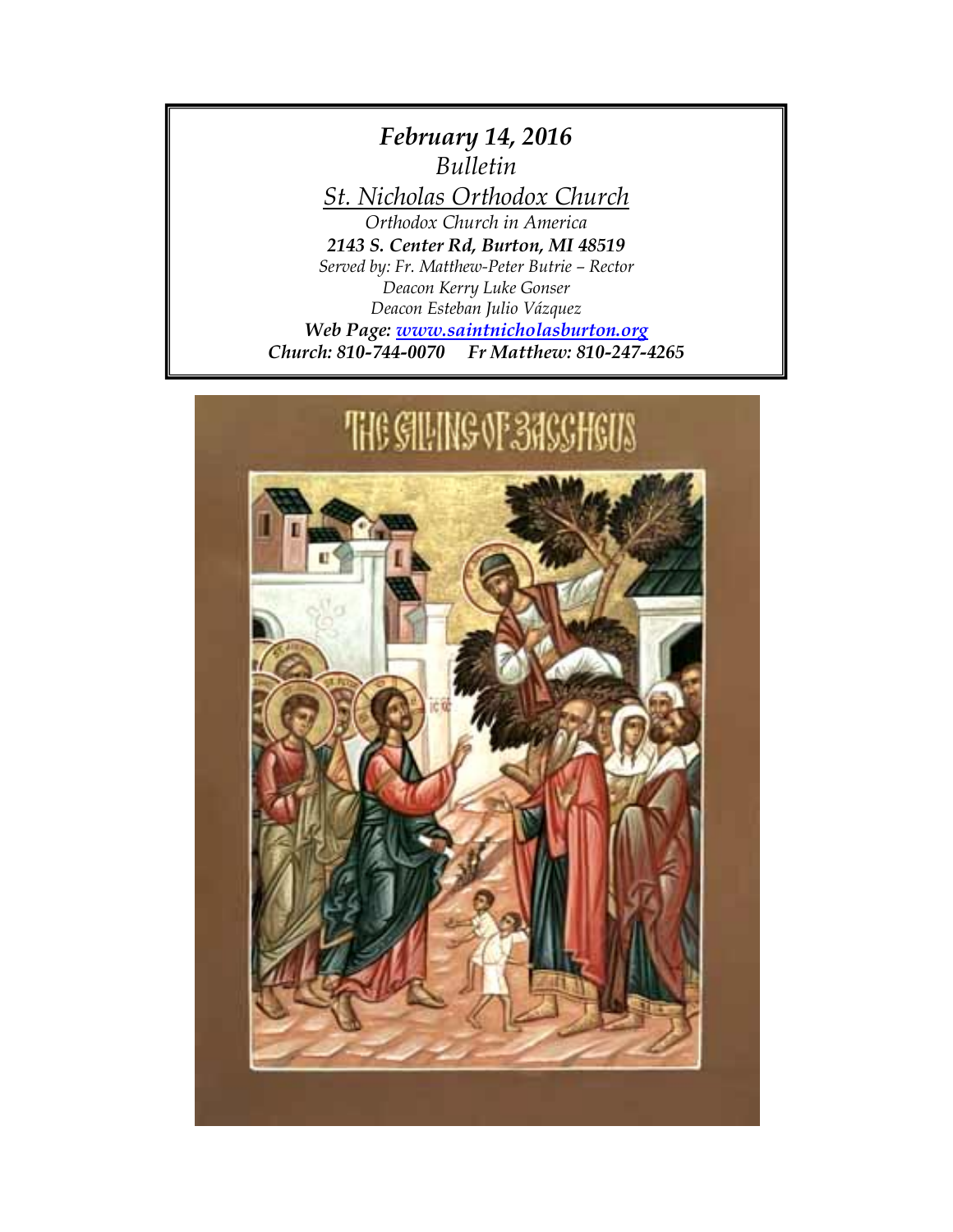**SUNDAY, FEBRUARY 14, 2016 37th SUNDAY AFTER PENTECOST — Tone 4. Ven. Auxentius of Bithynia (ca. 470). Repose of St. Cyril, Equal-to-the-Apostles and Teacher of the Slavs (869). Ven. Isaac, Recluse, of the Kiev Caves (Near Caves—ca. 1190). The Twelve Greeks who built the Dormition Cathedral in the Lavra of the Kiev Caves (11th c.). Translation of the Relics of Martyrs Michael and his councilor, Theodore, of Chernígov (1578). Ven. Maron, Hermit, of Syria (4th c.). St. Abraham, Bishop of Charres in Mesopotamia (5th c.).**

## **TROPARIA**

**(Tone 4)** When the women Disciples of the Lord learned from the Angel the joyous message of the Resurrection, they cast away the ancestral curse and elatedly told the Apostles: "Death is overthrown! Christ God is risen, granting the world great mercy!"

**(Tone 4)** Wisdom was your sister from birth; / You loved her, O voice of God, as a pure virgin / Who adorned your soul and mind as a precious jewel, / So revealing you, O blessed man, to be another Cyril: / Wise in name and understanding!

**(Tone 4)** In truth you were revealed to your flock as a rule of faith, a model of meekness, and teacher of abstinence, so you won the heights by humility, and riches by poverty, O Holy Father Nicholas, intercede with Christ God to save our souls.

## **KONTAKION**

**(Tone 6)** Protection of Christians never failing, Mediatress before the Creator, ever constant. Do not despise the voice of prayer of sinners, but in your goodness come to help us who faithfully call upon you. Hasten to entreat, hurry to pray, O Theotokos, interceding always for those honor you.

#### *The Prokeimenon in the Seventh Tone:* **Precious in the sight of the Lord / is the death of His saints.** *v:* **What shall I render unto the Lord for all that He hath rendered unto me?**

## **THE READING FROM THE EPISTLE OF THE HOLY APOSTLE PAUL TO THE HEBREWS (7:26-**

**8:2)** *Brethren:* it was fitting that we should have such a high priest, holy, blameless, unstained, separated from sinners, exalted above the heavens. He has no need, like those high priests, to offer sacrifices daily, first for his own sins and then for those of the people; he did this once for all when he offered up himself. Indeed, the law appoints men in their weakness as high priests, but the word of the oath, which came later than the law, appoints a Son who has been made perfect for ever. Now the point in what we are saying is this: we have such a high priest, one who is seated at the right hand of the throne of the Majesty in heaven, a minister in the sanctuary and the true tent which is set up not by man but by the Lord.

## *Alleluia, Tone 4*

*v:* **Go forth, prosper and reign, for the sake of meekness, righteousness and truth.** *v:* **For Thou lovest righteousness, and doth hate iniquity.**

## **THE HOLY GOSPEL ACCORDING TO THE HOLY APOSTLE AND EVANGELIST MATTHEW**

**(15:21-28)** And Jesus went away from there and withdrew to the district of Tyre and Sidon. And behold, a Canaanite woman from that region came out and cried, "Have mercy on me, O Lord, Son of David; my daughter is severely possessed by a demon." But he did not answer her a word. And his disciples came and begged him, saying, "Send her away, for she is crying after us." He answered, "I was sent only to the lost sheep of the house of Israel." But she came and knelt before him, saying, "Lord, help me." And he answered, "It is not fair to take the children's bread and throw it to the dogs." She said, "Yes, Lord, yet even the dogs eat the crumbs that fall from their masters' table." Then Jesus answered her, "O woman, great is your faith! Be it done for you as you desire." And her daughter was healed instantly.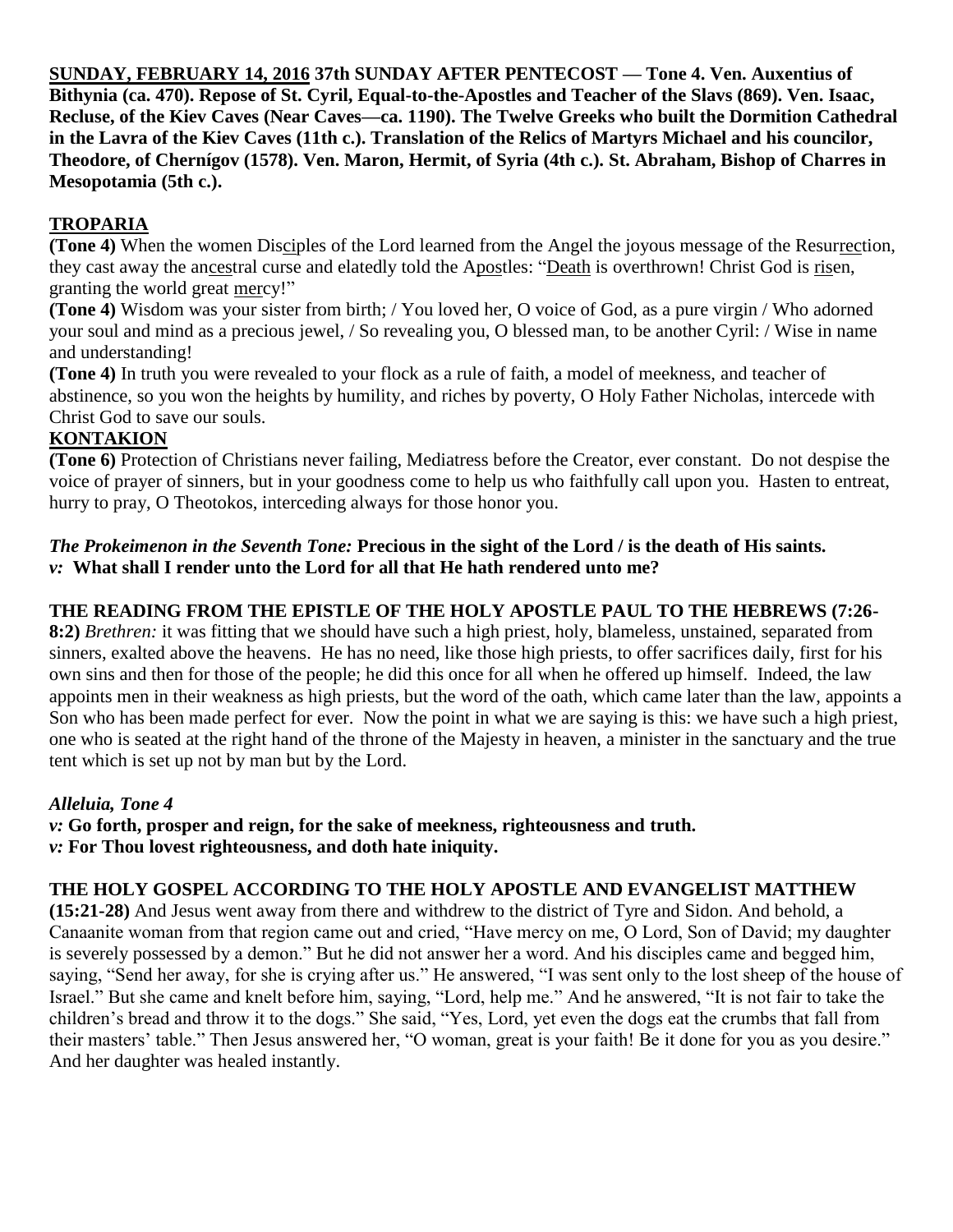## **COMMUNION HYMN**

Praise the Lord from the heavens, praise Him in the highest! Alleluia, Alleluia, Alleluia!

#### **Parish Health Inventory (continued)**

#### **9. Parish council.**

Growing parishes maintain a "give and take" attitude—a synergy—between clergy and laity. Effective parish councils are concerned with "more than money and minutiae." Working hand-in-hand with the parish's clergy, councils can focus on "what is God calling us to do" and "how do we face forward" rather than "how do we make it through the end of the month?" Maintenance issues become secondary to taking action that builds up the health and vibrancy of the parish.

#### **10. Broad stewardship.**

Probably the most consistent theme that surfaces when surveying common traits among growing parishes is the sense of broad stewardship of the community. One participant noted that in reasonably healthy parishes, members are more likely to see the parish not as "their own," but as belonging to Christ—and ascent to their roles as caretakers of something they have received from the Lord Himself at which already belongs to Him. We're not the owners — we're the borrowers.

 **We are accountable for our parish.** Ultimately, we will be called to give an account for the use of the gifts, resources and talents given to us by God. Unlike the "one talent steward" who, having been given a talent by the Master buried it in the ground and did nothing with it, we need to willingly make a return to God for His investment in each of us.

One of the most important gifts entrusted to our care is our parish itself—not only parish facilities and resources, but care of the clergy, of one another, and of the parish's mission, ministry and purpose. The purpose of a parish is to proclaim Christ through worship and praise, through word and deed. Our parish has been entrusted to us not to keep or merely "maintain," but to care for, to minister from, to strengthen and expand, and to pass on to future generations. We are responsible!

It should be the joyful responsibility of all parishioners—and not just the clergy—to become invested in the work of the parish. Responsibly supporting the parish means that we each return a meaningful portion of the resources—time, talent and treasure, given to us by God—back to God through the parish to support the costs associated with doing God's work.

When each of us is gone, our future generations will be what remain of us and our parish. Let us leave for them a parish prepared to do Christ's work in the world and one which, in every aspect, can be found to be in better condition than we received it. This would seem to be an important and pleasant task.

**A free-will action.** Stewardship, finally, is a "free-will action" that demonstrates trust in God and a love for His Holy House and People and all His creation. Tithes need to be joyful, unconstrained, proportional and authentic—a free-will offering willingly and gratefully made from the heart, given from the first portion of God's blessings. Authentic stewardship is neither grudgingly offered or compulsory, but rather confident and trusting.

February 14, 2016

# ခရွိက ခရွိက ခရွိက ခရွိက ခရွိက ခရွိက ခရွိက ခရွိက ခရွိက ခရွိက ခရွိက ခရွိက ခရွိက ခရွိက ခရွိက ခရွိက

## **CANDLE INTENTIONS FOR THE HEALTH AND BLESSINGS OF**

| . Joe Tome      |
|-----------------|
|                 |
| Vladimir & Zina |
| Pyatenko        |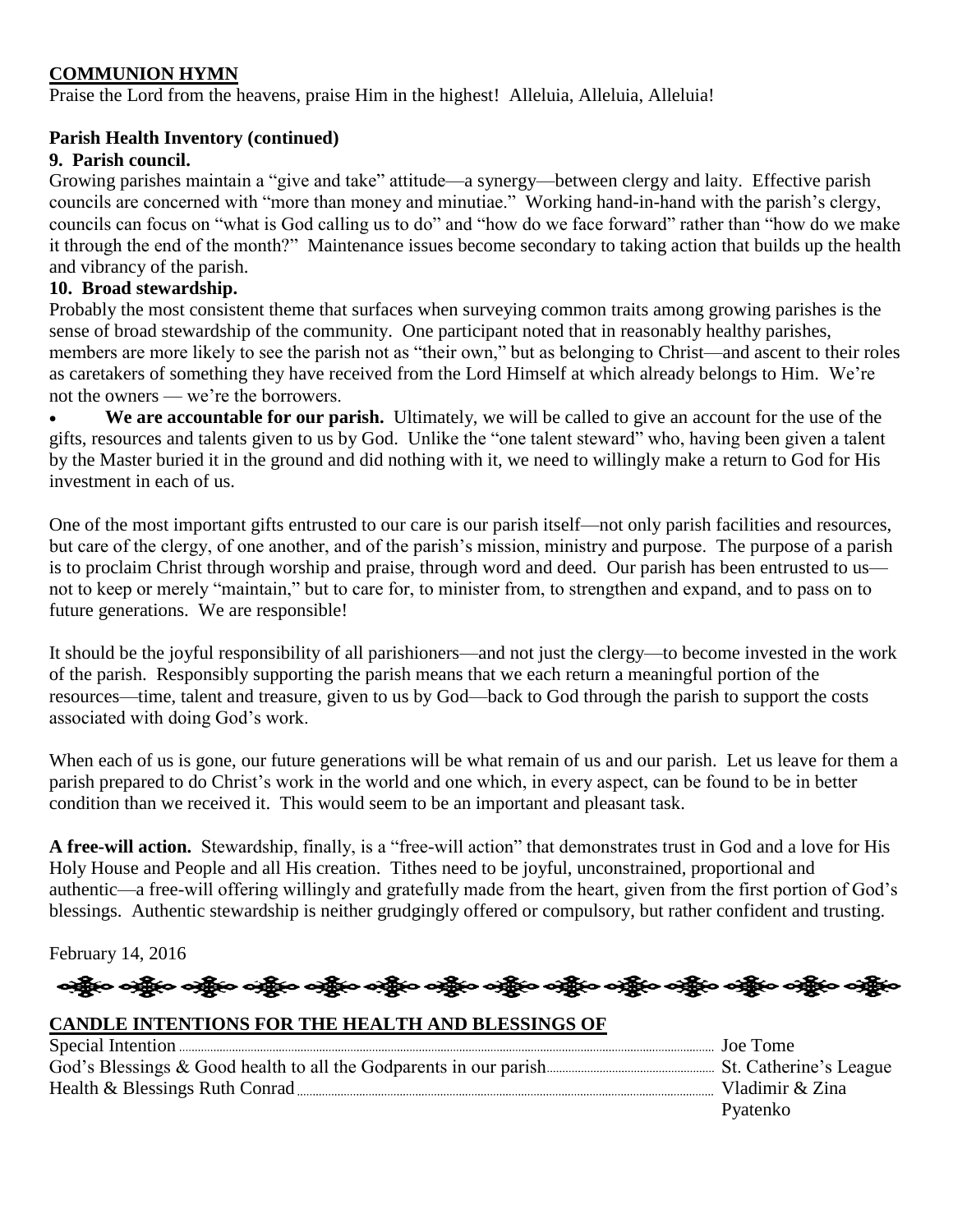| Fr. Joe, Fr. Moses Fr. Lavrenty, Ruth Conrad, Deacon Anthony, Aaron, Gloria,                       |  |
|----------------------------------------------------------------------------------------------------|--|
| Laurie, Anne, Anna, Walt & Zina, Dorothy, Jeanette, Reggie, Stojan & Mira,                         |  |
| Bosa, Rose, Joseph, Helen, Ted & Marlene, Fr. David, Gladys, my family & friends Joe Tome          |  |
|                                                                                                    |  |
|                                                                                                    |  |
| God's blessings to our godchildren Alexander, Noah, Alex, Andrea, Viki, Kay                        |  |
|                                                                                                    |  |
| Health & Blessings for a speedy recovery and rehabilitation for Ron Waskerwitz Peggy & Bob Russell |  |
| Health & God's Blessings Ruth Conrad, Happy Birthday & God's Blessings                             |  |
|                                                                                                    |  |

## **CANDLE INTENTIONS FOR ALL THOSE IN BLESSED REPOSE**

|                                      | Peter & Marilyn |
|--------------------------------------|-----------------|
| Blessed Repose to our godchild Paul, |                 |
|                                      |                 |

## ခရွိက ခရွိက ခရွိက ခရွိက ခရွိက ခရွိက ခရွိက ခရွိက ခရွိက ခရွိက ခရွိက ခရွိက ခရွိက ခရွိက ခရွိက ခရွိက

Welcome all of our friends and visitors to St. Nicholas! Please join us for fellowship in our parish hall.

**ST. NICHOLAS BINGO DAY** will be held following the Divine Liturgy, join us for lunch and a day filled with fun and prizes as we play **BINGO**. This is the 100<sup>th</sup> Anniversary event for February. The luncheon will consist of a Sloppy Joe, Potato Chips, Broccoli Salad, Baked Beans, Dessert and Beverage. The cost for the luncheon, which includes 1 Bingo card, will be \$10. Extra cards will be made available for \$1 each.

**100th ANNIVERSARY PILGRIM ICON** There is a sign-up sheet in the narthex for parishioners to take the icon to their homes a week at a time. There is a special carrying case for the icon and a card with prayers you can offer before the image of the Mother of God.

## **CHARITY MINISTRIES**

**HOPE IN A BOX** is collecting Shampoo for February. Place the items in the Blue Box in the hall. Catholic Charities Community Closet will distribute the items. We list the needs for Hope In A Box in every monthly bulletin and are listed for a three month period.

**FOOD DRIVE** Place non-perishable food items in the other blue box in the hall.

**NORTH END SOUP KITCHEN We next serve Thursday, March 3 from 9 am to 1 pm.**

**CHEESEFARE LUNCHEON** will be held on Sunday, March 16. We are in need of volunteers to help cook, set-up/serving and clean-up. There are sign-up sheets in the parish hall.

**VOLUNTEERS NEEDED** We are looking for two families or individuals who would be willing to give a parishioner a ride to church once a month. Pick up would be off of Saginaw Street in Grand Blanc. Please see Matushka Lisa with any questions.